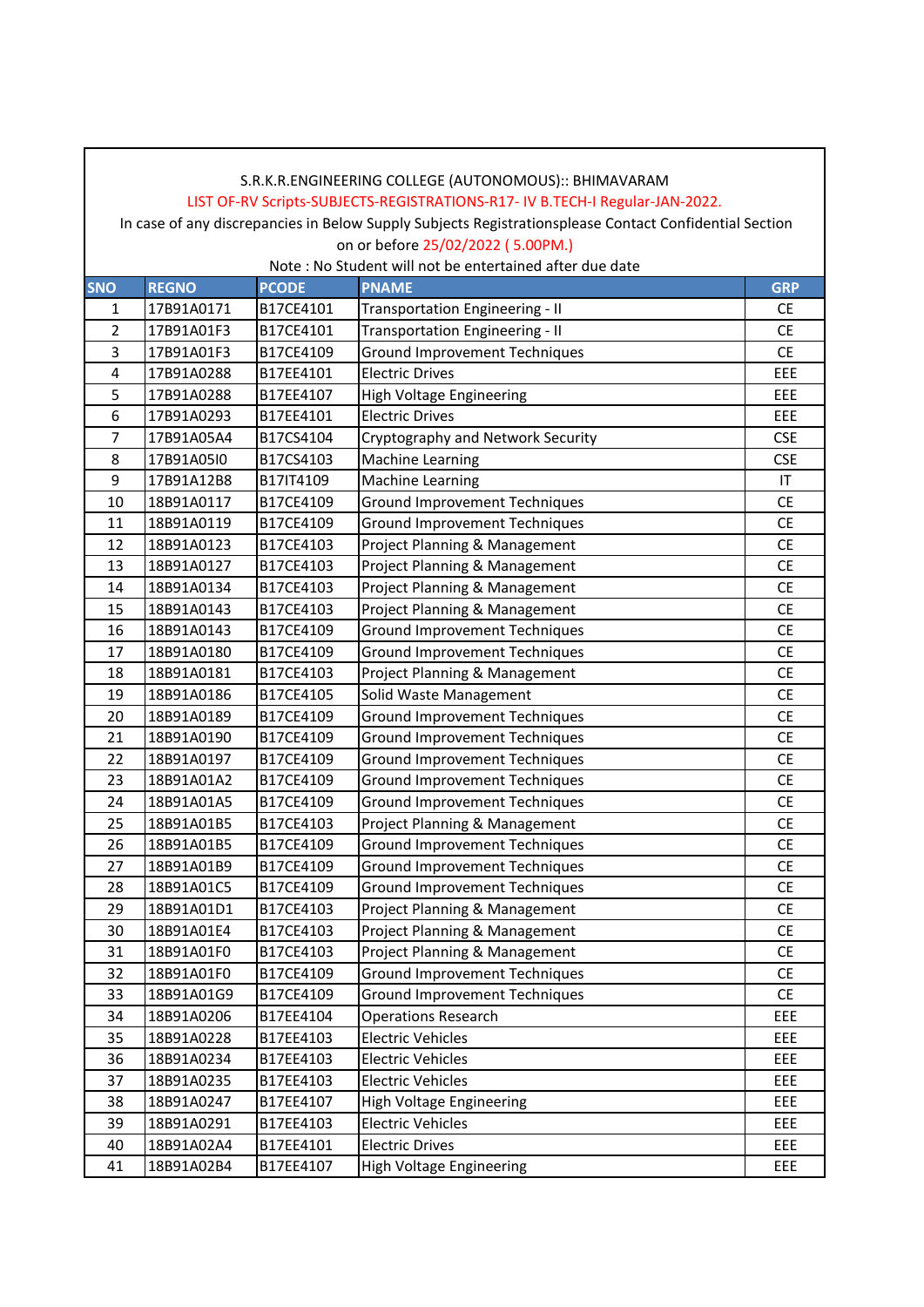#### LIST OF-RV Scripts-SUBJECTS-REGISTRATIONS-R17- IV B.TECH-I Regular-JAN-2022.

 In case of any discrepancies in Below Supply Subjects Registrationsplease Contact Confidential Section on or before 25/02/2022 ( 5.00PM.)

| <b>SNO</b> | <b>REGNO</b> | <b>PCODE</b> | <b>PNAME</b>                                  | <b>GRP</b>  |
|------------|--------------|--------------|-----------------------------------------------|-------------|
| 42         | 18B91A02C3   | B17EE4101    | <b>Electric Drives</b>                        | EEE         |
| 43         | 18B91A02C3   | B17EE4107    | <b>High Voltage Engineering</b>               | EEE         |
| 44         | 18B91A02D0   | B17EE4101    | <b>Electric Drives</b>                        | EEE         |
| 45         | 18B91A02D8   | B17EE4103    | <b>Electric Vehicles</b>                      | EEE         |
| 46         | 18B91A02E6   | B17EE4103    | <b>Electric Vehicles</b>                      | EEE         |
| 47         | 18B91A02F3   | B17EE4103    | <b>Electric Vehicles</b>                      | EEE         |
| 48         | 18B91A02F4   | B17EE4103    | <b>Electric Vehicles</b>                      | EEE         |
| 49         | 18B91A02G2   | B17EE4102    | Power System Operation & Control              | EEE         |
| 50         | 18B91A02G2   | B17EE4103    | <b>Electric Vehicles</b>                      | EEE         |
| 51         | 18B91A02G2   | B17EE4104    | <b>Operations Research</b>                    | EEE         |
| 52         | 18B91A02G6   | B17EE4103    | <b>Electric Vehicles</b>                      | EEE         |
| 53         | 18B91A02I5   | B17EE4103    | <b>Electric Vehicles</b>                      | EEE         |
| 54         | 18B91A0353   | B17ME4103    | Mechatronics                                  | <b>MECH</b> |
| 55         | 18B91A03A2   | B17ME4101    | <b>Heat Transfer</b>                          | <b>MECH</b> |
| 56         | 18B91A03A5   | B17ME4103    | Mechatronics                                  | <b>MECH</b> |
| 57         | 18B91A03D6   | B17ME4102    | <b>Computer Aided Manufacturing</b>           | <b>MECH</b> |
| 58         | 18B91A03D6   | B17ME4103    | Mechatronics                                  | <b>MECH</b> |
| 59         | 18B91A03H2   | B17ME4101    | <b>Heat Transfer</b>                          | <b>MECH</b> |
| 60         | 18B91A03H2   | B17ME4102    | <b>Computer Aided Manufacturing</b>           | <b>MECH</b> |
| 61         | 18B91A03H2   | B17ME4106    | <b>Quality Control and Assurance</b>          | <b>MECH</b> |
| 62         | 18B91A03H4   | B17ME4103    | Mechatronics                                  | <b>MECH</b> |
| 63         | 18B91A03H8   | B17ME4103    | Mechatronics                                  | <b>MECH</b> |
| 64         | 18B91A03H8   | B17ME4106    | <b>Quality Control and Assurance</b>          | <b>MECH</b> |
| 65         | 18B91A03J7   | B17ME4101    | <b>Heat Transfer</b>                          | <b>MECH</b> |
| 66         | 18B91A03J7   | B17ME4103    | Mechatronics                                  | <b>MECH</b> |
| 67         | 18B91A03K1   | B17ME4101    | <b>Heat Transfer</b>                          | <b>MECH</b> |
| 68         | 18B91A03L7   | B17ME4103    | Mechatronics                                  | <b>MECH</b> |
| 69         | 18B91A03M9   | B17ME4103    | Mechatronics                                  | <b>MECH</b> |
| 70         | 18B91A03N1   | B17ME4103    | Mechatronics                                  | <b>MECH</b> |
| 71         | 18B91A03N7   | B17ME4103    | Mechatronics                                  | <b>MECH</b> |
| 72         | 18B91A03P5   | B17ME4103    | Mechatronics                                  | MECH        |
| 73         | 18B91A03P5   | B17ME4106    | Quality Control and Assurance                 | MECH        |
| 74         | 18B91A03P6   | B17ME4103    | Mechatronics                                  | <b>MECH</b> |
| 75         | 18B91A03Q1   | B17ME4101    | <b>Heat Transfer</b>                          | <b>MECH</b> |
| 76         | 18B91A03Q1   | B17ME4103    | Mechatronics                                  | <b>MECH</b> |
| 77         | 18B91A03Q1   | B17ME4106    | <b>Quality Control and Assurance</b>          | <b>MECH</b> |
| 78         | 18B91A03S2   | B17ME4102    | <b>Computer Aided Manufacturing</b>           | <b>MECH</b> |
| 79         | 18B91A03S2   | B17ME4107    | <b>Project Management</b>                     | <b>MECH</b> |
| 80         | 18B91A0412   | B17EC4103    | <b>Fiber Optic Communications</b>             | ECE         |
| 81         | 18B91A0446   | B17EC4105    | Information Theory and Coding                 | ECE         |
| 82         | 18B91A0448   | B17EC4101    | <b>Wireless Communications &amp; Networks</b> | ECE         |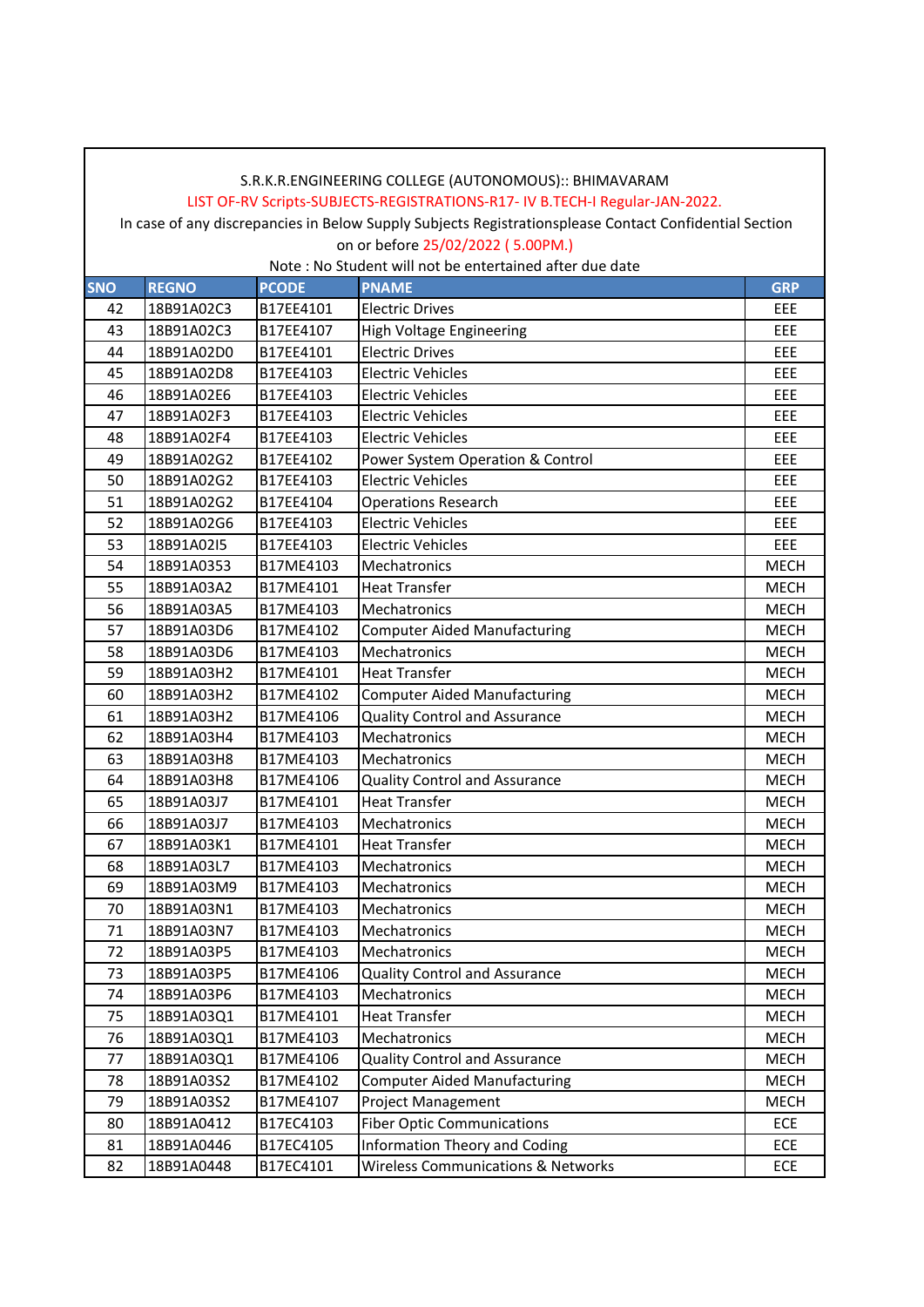## LIST OF-RV Scripts-SUBJECTS-REGISTRATIONS-R17- IV B.TECH-I Regular-JAN-2022.

In case of any discrepancies in Below Supply Subjects Registrationsplease Contact Confidential Section

on or before 25/02/2022 ( 5.00PM.) Note : No Student will not be entertained after due date

|            |              |              | NOLE : NO SLUGENT WIII NOL DE ENTERTAINEG AFTER QUE GALE |            |
|------------|--------------|--------------|----------------------------------------------------------|------------|
| <b>SNO</b> | <b>REGNO</b> | <b>PCODE</b> | <b>PNAME</b>                                             | <b>GRP</b> |
| 83         | 18B91A0477   | B17EC4101    | <b>Wireless Communications &amp; Networks</b>            | ECE        |
| 84         | 18B91A0477   | B17EC4102    | <b>Digital Image Processing</b>                          | ECE        |
| 85         | 18B91A0485   | B17EC4101    | <b>Wireless Communications &amp; Networks</b>            | ECE        |
| 86         | 18B91A0485   | B17EC4103    | <b>Fiber Optic Communications</b>                        | ECE        |
| 87         | 18B91A0488   | B17EC4101    | <b>Wireless Communications &amp; Networks</b>            | ECE        |
| 88         | 18B91A0495   | B17EC4103    | <b>Fiber Optic Communications</b>                        | ECE        |
| 89         | 18B91A04B7   | B17EC4102    | <b>Digital Image Processing</b>                          | ECE        |
| 90         | 18B91A04B7   | B17EC4104    | Embedded Systems & Internet of Things                    | ECE        |
| 91         | 18B91A04B7   | B17EC4105    | <b>Information Theory and Coding</b>                     | ECE        |
| 92         | 18B91A04E5   | B17EC4101    | <b>Wireless Communications &amp; Networks</b>            | ECE        |
| 93         | 18B91A04E5   | B17EC4103    | <b>Fiber Optic Communications</b>                        | ECE        |
| 94         | 18B91A04E8   | B17EC4101    | <b>Wireless Communications &amp; Networks</b>            | ECE        |
| 95         | 18B91A04F4   | B17EC4101    | <b>Wireless Communications &amp; Networks</b>            | ECE        |
| 96         | 18B91A04G1   | B17EC4101    | <b>Wireless Communications &amp; Networks</b>            | ECE        |
| 97         | 18B91A04H9   | B17EC4102    | <b>Digital Image Processing</b>                          | <b>ECE</b> |
| 98         | 18B91A04H9   | B17EC4105    | <b>Information Theory and Coding</b>                     | ECE        |
| 99         | 18B91A04L6   | B17EC4105    | <b>Information Theory and Coding</b>                     | <b>ECE</b> |
| 100        | 18B91A04K7   | B17EC4101    | <b>Wireless Communications &amp; Networks</b>            | ECE        |
| 101        | 18B91A04K7   | B17EC4102    | <b>Digital Image Processing</b>                          | ECE        |
| 102        | 18B91A04M4   | B17EC4104    | Embedded Systems & Internet of Things                    | ECE        |
| 103        | 18B91A04M9   | B17EC4101    | <b>Wireless Communications &amp; Networks</b>            | ECE        |
| 104        | 18B91A04M9   | B17EC4102    | <b>Digital Image Processing</b>                          | ECE        |
| 105        | 18B91A04M9   | B17EC4104    | Embedded Systems & Internet of Things                    | ECE        |
| 106        | 18B91A0504   | B17CS4102    | Internet of Things                                       | <b>CSE</b> |
| 107        | 18B91A0520   | B17CS4101    | <b>Big Data Analytics</b>                                | <b>CSE</b> |
| 108        | 18B91A0520   | B17CS4102    | Internet of Things                                       | <b>CSE</b> |
| 109        | 18B91A0520   | B17BS4101    | Managerial Economics And Financial Accountancy           | <b>CSE</b> |
| 110        | 18B91A0522   | B17CS4101    | <b>Big Data Analytics</b>                                | <b>CSE</b> |
| 111        | 18B91A0523   | B17BS4101    | Managerial Economics And Financial Accountancy           | <b>CSE</b> |
| 112        | 18B91A0532   | B17CS4101    | <b>Big Data Analytics</b>                                | <b>CSE</b> |
| 113        | 18B91A0541   | B17CS4104    | Cryptography and Network Security                        | <b>CSE</b> |
| 114        | 18B91A0547   | B17CS4101    | <b>Big Data Analytics</b>                                | <b>CSE</b> |
| 115        | 18B91A0548   | B17CS4101    | <b>Big Data Analytics</b>                                | <b>CSE</b> |
| 116        | 18B91A0548   | B17CS4103    | <b>Machine Learning</b>                                  | <b>CSE</b> |
| 117        | 18B91A0551   | B17CS4101    | <b>Big Data Analytics</b>                                | <b>CSE</b> |
| 118        | 18B91A0555   | B17CS4101    | <b>Big Data Analytics</b>                                | <b>CSE</b> |
| 119        | 18B91A0556   | B17CS4101    | <b>Big Data Analytics</b>                                | <b>CSE</b> |
| 120        | 18B91A0556   | B17CS4102    | Internet of Things                                       | <b>CSE</b> |
| 121        | 18B91A0556   | B17CS4104    | Cryptography and Network Security                        | <b>CSE</b> |
| 122        | 18B91A0556   | B17BS4101    | Managerial Economics And Financial Accountancy           | <b>CSE</b> |
| 123        | 18B91A0558   | B17CS4102    | Internet of Things                                       | <b>CSE</b> |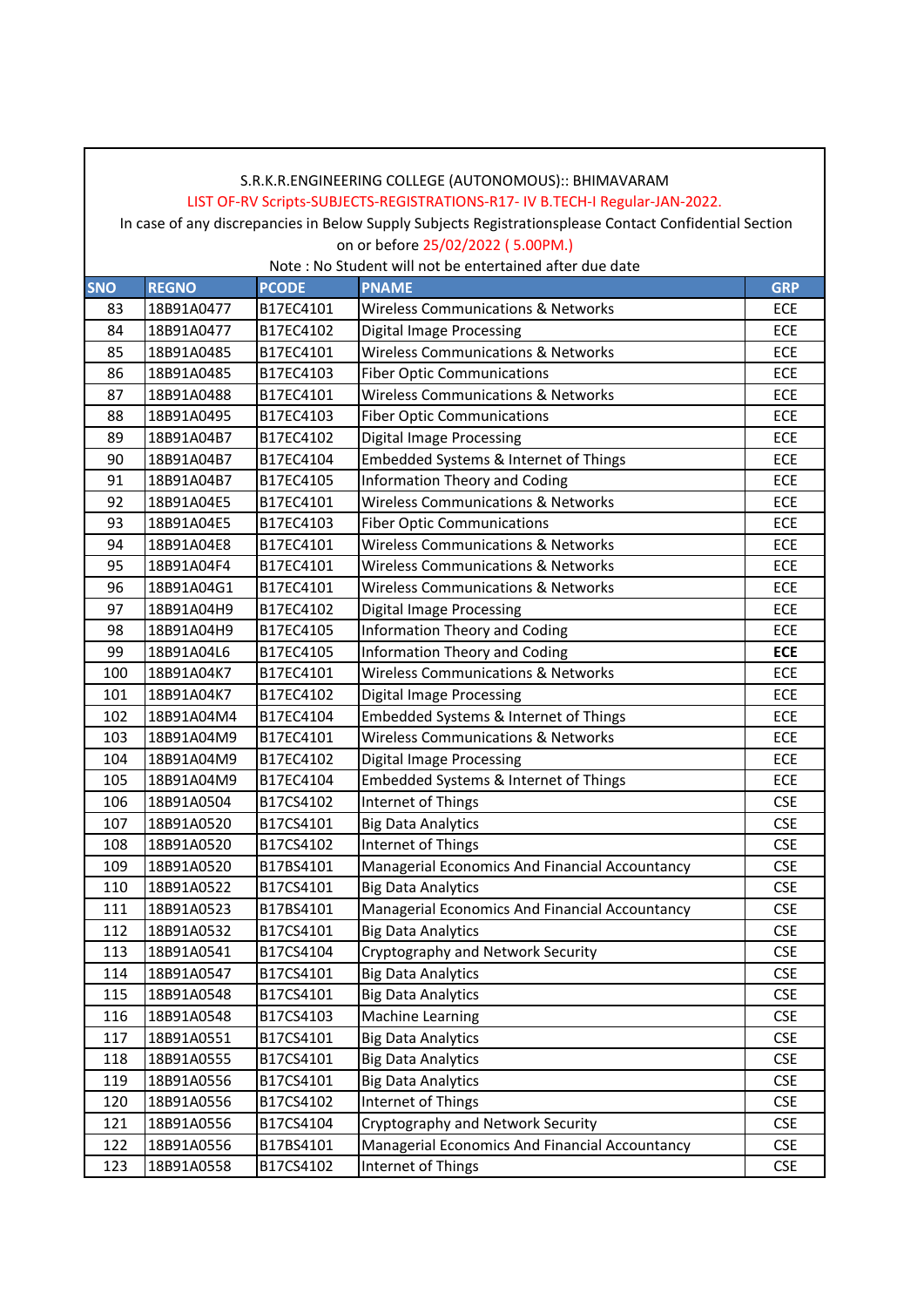#### LIST OF-RV Scripts-SUBJECTS-REGISTRATIONS-R17- IV B.TECH-I Regular-JAN-2022.

 In case of any discrepancies in Below Supply Subjects Registrationsplease Contact Confidential Section on or before 25/02/2022 ( 5.00PM.)

| <b>SNO</b> | <b>REGNO</b> | <b>PCODE</b> | <b>PNAME</b>                                   | <b>GRP</b> |
|------------|--------------|--------------|------------------------------------------------|------------|
| 124        | 18B91A0558   | B17BS4101    | Managerial Economics And Financial Accountancy | <b>CSE</b> |
| 125        | 18B91A0560   | B17CS4101    | <b>Big Data Analytics</b>                      | <b>CSE</b> |
| 126        | 18B91A0560   | B17CS4104    | Cryptography and Network Security              | <b>CSE</b> |
| 127        | 18B91A0576   | B17CS4101    | <b>Big Data Analytics</b>                      | <b>CSE</b> |
| 128        | 18B91A0588   | B17CS4101    | <b>Big Data Analytics</b>                      | <b>CSE</b> |
| 129        | 18B91A0588   | B17CS4103    | <b>Machine Learning</b>                        | <b>CSE</b> |
| 130        | 18B91A05A3   | B17CS4101    | <b>Big Data Analytics</b>                      | <b>CSE</b> |
| 131        | 18B91A05C0   | B17CS4103    | <b>Machine Learning</b>                        | <b>CSE</b> |
| 132        | 18B91A05C0   | B17CS4104    | Cryptography and Network Security              | <b>CSE</b> |
| 133        | 18B91A05C0   | B17BS4101    | Managerial Economics And Financial Accountancy | <b>CSE</b> |
| 134        | 18B91A05C4   | B17CS4104    | Cryptography and Network Security              | <b>CSE</b> |
| 135        | 18B91A05C4   | B17BS4101    | Managerial Economics And Financial Accountancy | <b>CSE</b> |
| 136        | 18B91A05C8   | B17CS4102    | Internet of Things                             | <b>CSE</b> |
| 137        | 18B91A05D0   | B17CS4101    | <b>Big Data Analytics</b>                      | <b>CSE</b> |
| 138        | 18B91A05D0   | B17BS4101    | Managerial Economics And Financial Accountancy | <b>CSE</b> |
| 139        | 18B91A05E5   | B17CS4101    | <b>Big Data Analytics</b>                      | <b>CSE</b> |
| 140        | 18B91A05E9   | B17CS4101    | <b>Big Data Analytics</b>                      | <b>CSE</b> |
| 141        | 18B91A05E9   | B17CS4102    | Internet of Things                             | <b>CSE</b> |
| 142        | 18B91A05E9   | B17CS4104    | Cryptography and Network Security              | <b>CSE</b> |
| 143        | 18B91A05H8   | B17CS4102    | Internet of Things                             | <b>CSE</b> |
| 144        | 18B91A05H8   | B17CS4104    | Cryptography and Network Security              | <b>CSE</b> |
| 145        | 18B91A05H9   | B17CS4101    | <b>Big Data Analytics</b>                      | <b>CSE</b> |
| 146        | 18B91A05H9   | B17CS4103    | <b>Machine Learning</b>                        | <b>CSE</b> |
| 147        | 18B91A05H9   | B17CS4104    | Cryptography and Network Security              | <b>CSE</b> |
| 148        | 18B91A05J6   | B17CS4101    | <b>Big Data Analytics</b>                      | <b>CSE</b> |
| 149        | 18B91A05J6   | B17CS4102    | Internet of Things                             | <b>CSE</b> |
| 150        | 18B91A05J6   | B17CS4104    | Cryptography and Network Security              | <b>CSE</b> |
| 151        | 18B91A05N1   | B17BS4101    | Managerial Economics And Financial Accountancy | <b>CSE</b> |
| 152        | 18B91A05P6   | B17BS4101    | Managerial Economics And Financial Accountancy | <b>CSE</b> |
| 153        | 18B91A1213   | B17IT4101    | <b>Distributed Systems</b>                     | $\sf IT$   |
| 154        | 18B91A1213   | B17IT4109    | <b>Machine Learning</b>                        | IT         |
| 155        | 18B91A1218   | B17IT4101    | Distributed Systems                            | IT         |
| 156        | 18B91A1218   | B17IT4109    | Machine Learning                               | IT         |
| 157        | 18B91A1222   | B17IT4101    | Distributed Systems                            | IT         |
| 158        | 18B91A1222   | B17IT4109    | <b>Machine Learning</b>                        | IT         |
| 159        | 18B91A1232   | B17IT4103    | <b>Bigdata Analytics</b>                       | IT         |
| 160        | 18B91A1232   | B17IT4109    | Machine Learning                               | IT         |
| 161        | 18B91A1252   | B17IT4101    | Distributed Systems                            | IT         |
| 162        | 18B91A1252   | B17IT4109    | Machine Learning                               | IT         |
| 163        | 18B91A1257   | B17IT4109    | <b>Machine Learning</b>                        | IT         |
| 164        | 18B91A1267   | B17IT4109    | Machine Learning                               | IT         |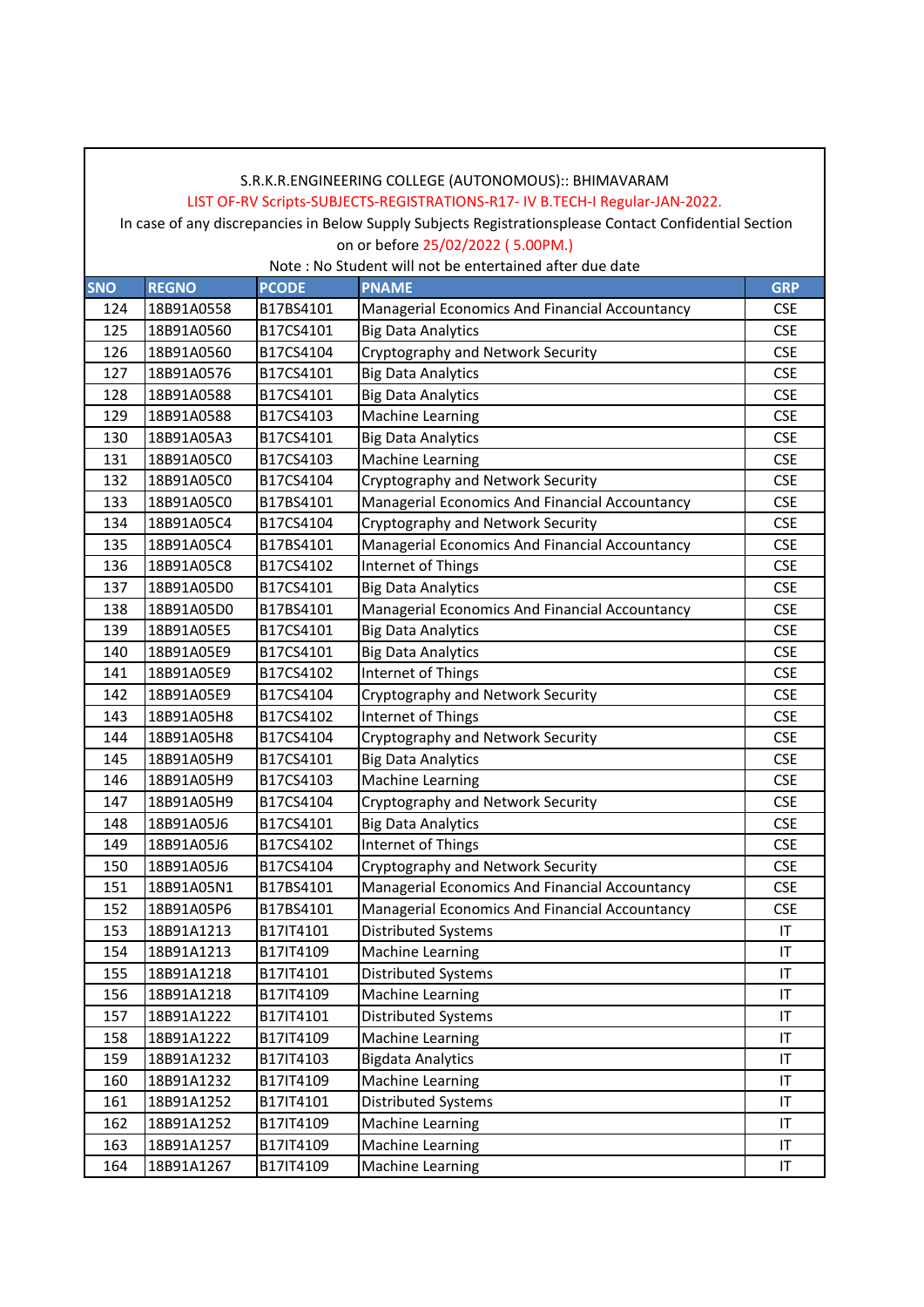## LIST OF-RV Scripts-SUBJECTS-REGISTRATIONS-R17- IV B.TECH-I Regular-JAN-2022.

 In case of any discrepancies in Below Supply Subjects Registrationsplease Contact Confidential Section on or before 25/02/2022 ( 5.00PM.)

| <b>SNO</b> | <b>REGNO</b> | <b>PCODE</b> | <b>PNAME</b>                                   | <b>GRP</b> |
|------------|--------------|--------------|------------------------------------------------|------------|
| 165        | 18B91A1276   | B17IT4101    | <b>Distributed Systems</b>                     | IT         |
| 166        | 18B91A1276   | B17IT4109    | <b>Machine Learning</b>                        | IT         |
| 167        | 18B91A1278   | B17IT4103    | <b>Bigdata Analytics</b>                       | IT         |
| 168        | 18B91A1278   | B17IT4109    | <b>Machine Learning</b>                        | IT         |
| 169        | 18B91A1282   | B17IT4101    | <b>Distributed Systems</b>                     | IT         |
| 170        | 18B91A1282   | B17IT4103    | <b>Bigdata Analytics</b>                       | IT         |
| 171        | 18B91A1282   | B17IT4109    | <b>Machine Learning</b>                        | IT         |
| 172        | 18B91A1288   | B17BS4101    | Managerial Economics And Financial Accountancy | IT         |
| 173        | 18B91A1290   | B17IT4103    | <b>Bigdata Analytics</b>                       | IT         |
| 174        | 18B91A1290   | B17BS4101    | Managerial Economics And Financial Accountancy | IT         |
| 175        | 18B91A1294   | B17BS4101    | Managerial Economics And Financial Accountancy | IT         |
| 176        | 18B91A1297   | B17IT4102    | <b>Mobile Computing</b>                        | IT         |
| 177        | 18B91A12A0   | B17BS4101    | Managerial Economics And Financial Accountancy | IT         |
| 178        | 18B91A12B9   | B17IT4109    | <b>Machine Learning</b>                        | IT         |
| 179        | 18B91A12C5   | B17IT4101    | Distributed Systems                            | IT         |
| 180        | 18B91A12C8   | B17IT4101    | <b>Distributed Systems</b>                     | IT         |
| 181        | 18B91A12C8   | B17IT4109    | <b>Machine Learning</b>                        | IT         |
| 182        | 18B91A12E1   | B17IT4103    | <b>Bigdata Analytics</b>                       | IT         |
| 183        | 18B91A12E1   | B17BS4101    | Managerial Economics And Financial Accountancy | IT         |
| 184        | 18B91A12E7   | B17IT4109    | <b>Machine Learning</b>                        | IT         |
| 185        | 18B91A12F6   | B17BS4101    | Managerial Economics And Financial Accountancy | IT         |
| 186        | 18B91A12F7   | B17IT4103    | <b>Bigdata Analytics</b>                       | IT         |
| 187        | 18B91A12F7   | B17BS4101    | Managerial Economics And Financial Accountancy | IT         |
| 188        | 18B91A12G1   | B17IT4103    | <b>Bigdata Analytics</b>                       | IT         |
| 189        | 18B91A12G1   | B17IT4109    | <b>Machine Learning</b>                        | IT         |
| 190        | 18B91A12G2   | B17IT4109    | <b>Machine Learning</b>                        | IT         |
| 191        | 18B91A12G9   | B17IT4109    | <b>Machine Learning</b>                        | IT         |
| 192        | 18B91B0111   | B17CE4103    | Project Planning & Management                  | <b>CE</b>  |
| 193        | 18B91B0111   | B17CE4105    | Solid Waste Management                         | <b>CE</b>  |
| 194        | 18B91B0111   | B17CE4109    | <b>Ground Improvement Techniques</b>           | <b>CE</b>  |
| 195        | 18B91B0112   | B17CE4103    | Project Planning & Management                  | <b>CE</b>  |
| 196        | 18B91B0114   | B17CE4109    | <b>Ground Improvement Techniques</b>           | CE         |
| 197        | 18B91B0145   | B17CE4109    | <b>Ground Improvement Techniques</b>           | <b>CE</b>  |
| 198        | 18B91B0150   | B17CE4109    | <b>Ground Improvement Techniques</b>           | <b>CE</b>  |
| 199        | 18B91B0510   | B17CS4104    | Cryptography and Network Security              | <b>CSE</b> |
| 200        | 18B91B0533   | B17CS4101    | <b>Big Data Analytics</b>                      | <b>CSE</b> |
| 201        | 18B91B0533   | B17CS4104    | Cryptography and Network Security              | <b>CSE</b> |
| 202        | 18B91B0533   | B17BS4101    | Managerial Economics And Financial Accountancy | <b>CSE</b> |
| 203        | 18B91B0546   | B17CS4103    | <b>Machine Learning</b>                        | <b>CSE</b> |
| 204        | 18B91B0547   | B17CS4101    | <b>Big Data Analytics</b>                      | <b>CSE</b> |
| 205        | 18B95A0120   | B17CE4109    | <b>Ground Improvement Techniques</b>           | <b>CE</b>  |